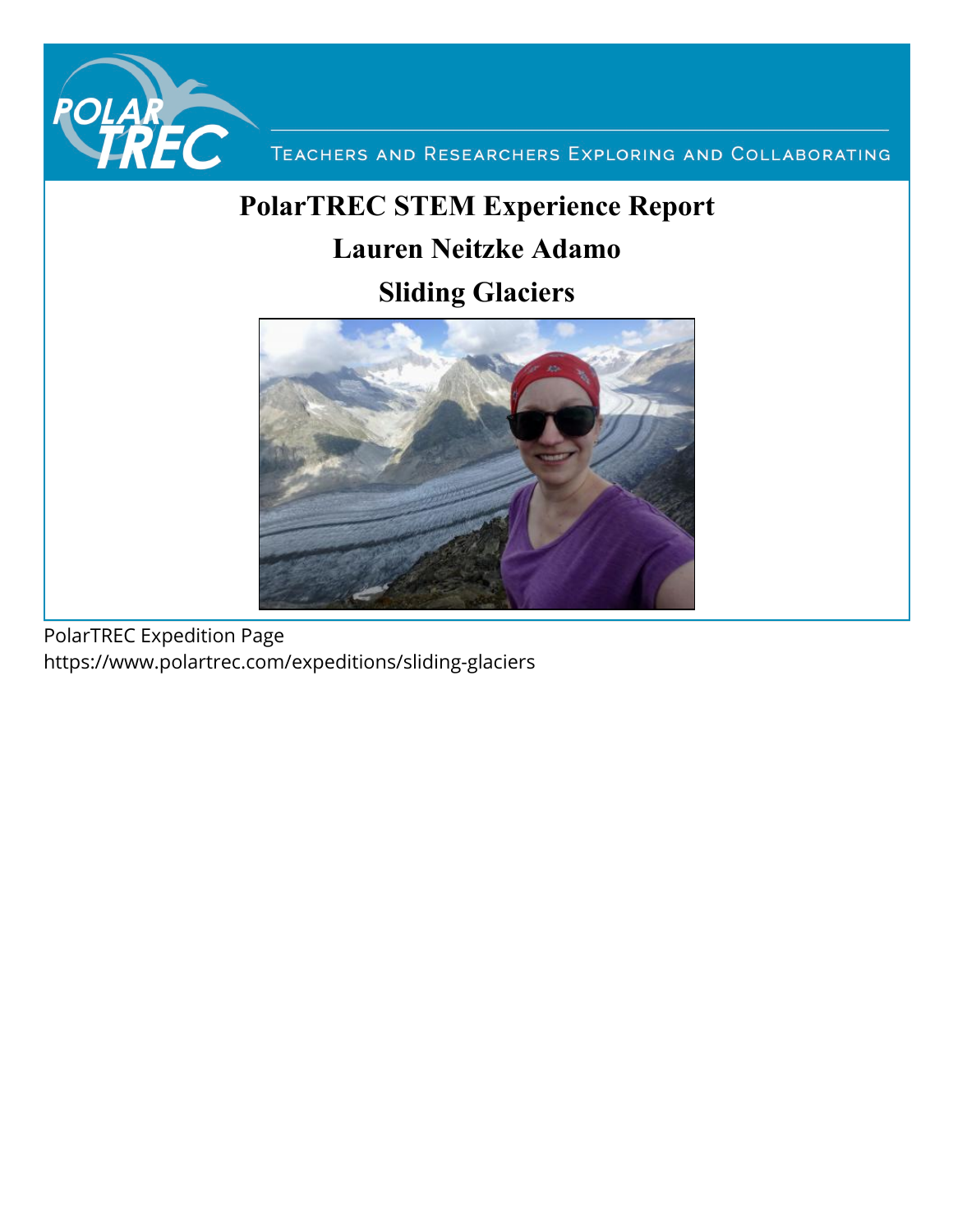

This program is supported by the National Science Foundation under award 1345146. Any opinions, findings, and conclusions or recommendations expressed by this program are those of the PIs and coordinating team and do not necessarily reflect the views of the National Science Foundation.

Janet Warburton and Judy Fahnestock Education Project Managers Arctic Research Consortium of the US (ARCUS) 3535 College Rd. Suite 101 Fairbanks, AK 99709  $(907)$  474-1600 info@polartrec.com www.polartrec.com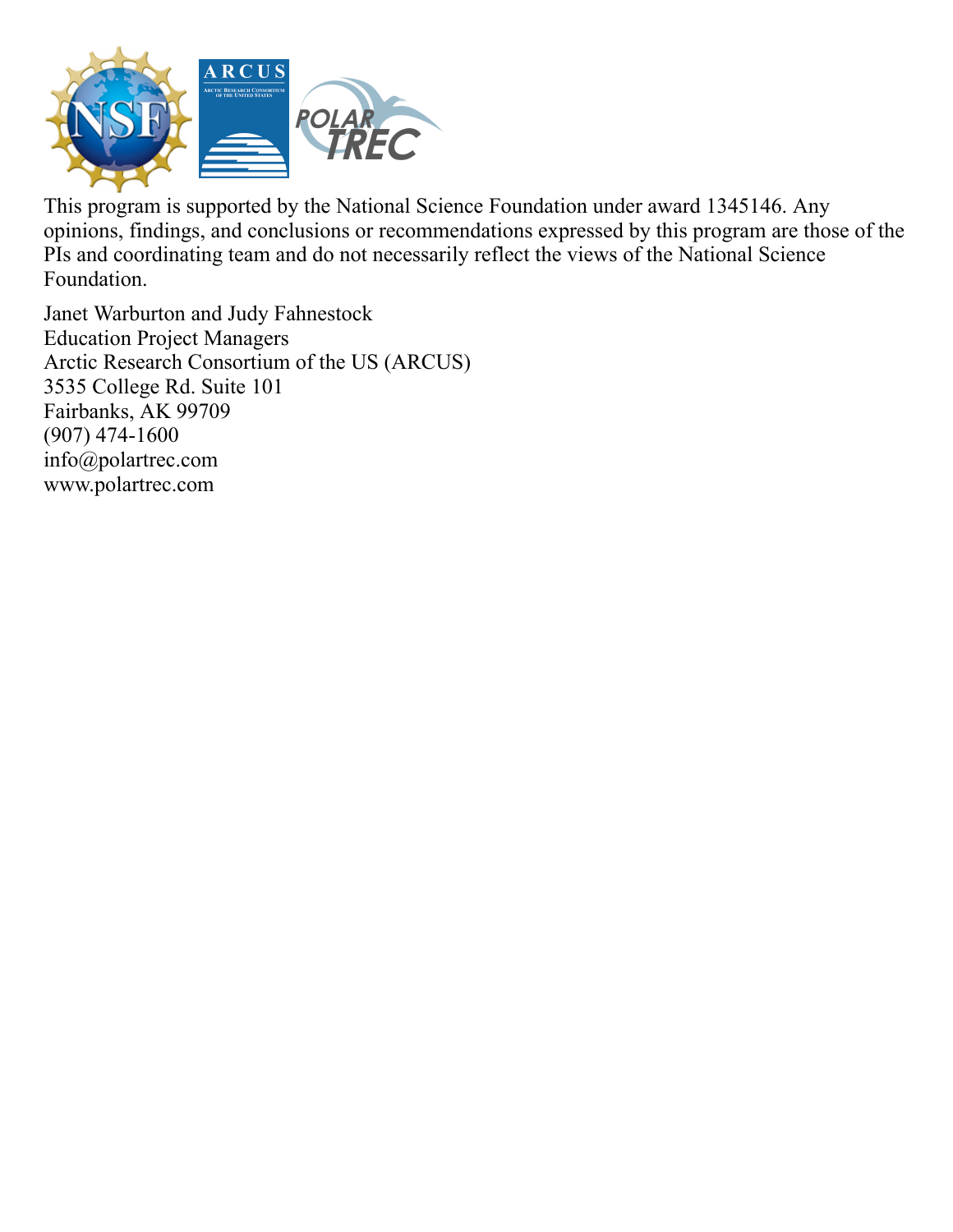## The Science of the PolarTREC "Sliding Glaciers" Expedition

PolarTREC (Teachers and Researchers Exploring and Collaborating) is a program in which educators from the United States, both formal and informal (i.e. educators in museums, science centers, etc.) spend 3-6 weeks participating in hands-on field research experiences in the polar regions. The goal of PolarTREC is to invigorate polar science education and understanding by bringing educators and polar researchers together. As part of the *Sliding Glaciers* PolarTREC team, I spent 24 days in the Swiss Alps working with researchers doing drone-based aerial photography of former glacier beds that will be used to help develop better sliding laws for glaciers, which will improve modeling of their dynamics. Even though this field site is not located in a polar region, the work done here will improve models of ice sheet flow relevant to polar regions.



*The entire sliding glaciers team packed up and ready to head out into the eld to conduct the drone survey.*

Scientists have observed that rates of glacier flow in Greenland and Antarctica are locally increasing in response to warming of the atmosphere and oceans. Although the various feedbacks between warming and glacier flow are complex, all glaciers are sensitive to the basal drag exerted on the boundary between the bottom of the ice and the underlying geology (i.e. sediments or bedrock). Basal drag is affected by the type of material beneath the ice and the shape of the underlying surface. These factors dictate the "sliding law": the relationship between slip velocity and basal drag required for modeling ice sheets. Modeling studies indicate that estimates of future sea-level rise are highly sensitive to the sliding law

chosen.Therefore, improving sliding laws and better constraining their uncertainty are high priorities in the broader effort to assess sea-level rise over the next century.

Although this research has three phases, only the first requires field work. The work involves measuring at decimeter-scale resolution the topography of bedrock surfaces recently exposed by glacier recession over areas of 0.1-1.0 km2. These actual former glacier beds, rather than idealizations usually used in studies of sliding, will be used to model the relationship between sliding speed and basal drag and thereby determine applicable sliding laws.

Phase 1 was completed during the summers of 2017 and 2018 when team members traveled to Castleguard Glacier in Banff National Park in Alberta, Canada (2017) and the Valais Canton of Switzerland (the focus of this PolarTREC project). Whereas in 2017 the team at Castleguard Glacier used ground-based LiDAR, which required 5 days to complete measurements at one location, in 2018 we were able to survey exposed bedrock at nine glaciers in

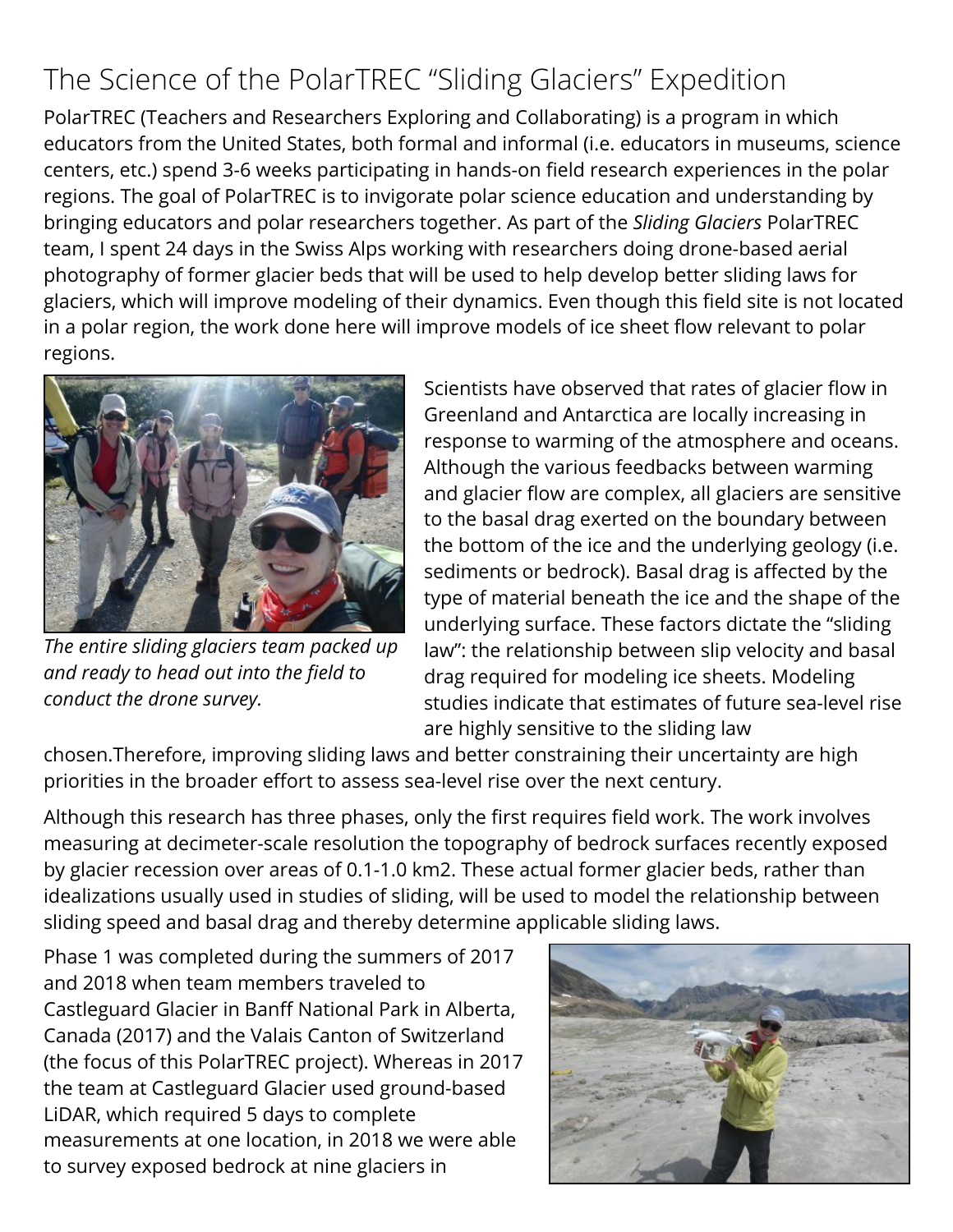Switzerland over the course of 18 days through the use of drone-based aerial photography. Structurefrom-motion processing of the photography allows high-resolution digital elevation models to be produced. Phase 2 and 3 will be conducted over the next few years as the scientists perform various laboratory experiments and build computer models

*PolarTREC Teacher, Dr. Lauren Neitzke Adamo, holding the drone that was used in the "Sliding Glaciers" project to create the high-resolution surveys of the glacial foreelds in Switzerland. (Photo by Jacob Woodward).*

to test and evaluate the range of sliding behavior that can occur at the boundary between the ice and underlying rock and sediment. Results of these experiments and models will be used to create new sliding laws rooted in experimental and field data.

#### Summary of Experiences in the Field



*PolarTREC Teacher, Dr. Lauren Neitzke Adamo, taking striation measurements in the glacial forefield by the Allalin glacier. (Photo by Lucas Zoet).*

As a geologist myself, I am not new to field work or participating in scientific research. However, what was new to me was doing this type of work with an audience. Over the years, I have discussed my work and field experiences amongst family, friends, and colleagues. These conversations have ranged from avid curiosity to polite interest, but there were very few times when I felt that people were actively engaged with my work during these talks. The months leading up to this trip were filled with conversations with anyone who would listen about my upcoming expedition. I spoke about the exciting places in the Alps we would be hiking to, how we would be using the latest drone technology for the surveys, and how

they could follow along with me through my journals, on social media, and my live stream event. I just hoped my efforts would yield a few followers.

Once I began to connect with the public during the expedition, I witnessed something amazing happen. There is something truly magical about being able to follow and "travel along" with someone on a scientific expedition like this. Not only were people reading my journals and social media posts, but they were eagerly anticipating my next update. I wrote and shared about the

science, day-to-day life in the field, the challenges our team faced, my successes, and my failures. This makeshift, virtual, scientific community rallied behind me and the team as we continued our grueling daily treks into the mountains. I even witnessed the selfproclaimed "bad at science" individuals asking pointed questions and wanting to know more about the science and geology of our expedition and the study area. And it has not stopped. Weeks after returning

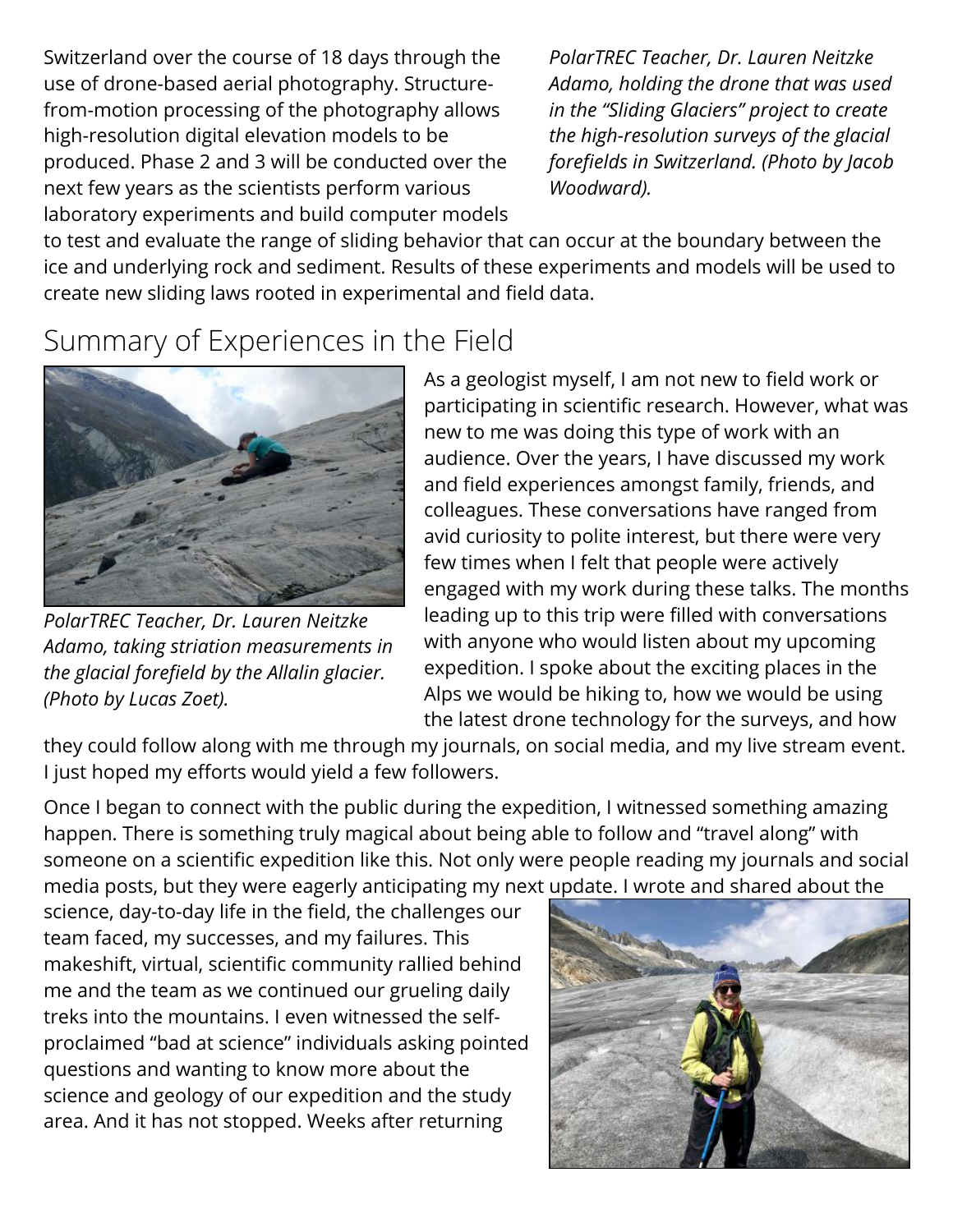from the field, I am still constantly asked by friends, colleagues, and acquaintances to explain one thing or another.

As a researcher, I think this type of lasting connection and continued enthusiasm from the public is

*PolarTREC Teacher, Dr. Lauren Neitzke Adamo, hiking across the glacial ice on the Rhône Glacier in Switzerland. (Photo by Lucas Zoet).*

something all outreach and education programs should strive for. As an educator, my love and enthusiasm for polar science and research has been rekindled. I am filled with a new determination to merge the researcher and educator in me as I seek out and create new polar education programs for years to come.

## Linking PolarTREC to the Community

As an informal science educator, my primary audience will be the visitors to the Rutgers University Geology Museum (RUGM). Our visitors range in age from pre-school to adult, so I am planning a wide range of activities and events so that I can impact as many age groups as possible. However, all of the education and outreach will focus on the following three content areas.

- 1. Polar Science Basics- Introduce students and audiences to general information about Antarctica and the Arctic (i.e. differences in ecosystems, some of the major issues facing each of these areas, etc.).
- 2. Climate Change and Ice Sheet/Glacier Recession- Cover the basics of climate change science and illustrate the effects on the environment through visualization of the amount of glacier recession in the Swiss Alps.
- 3. Technology- Focus on the advanced technology and methods that were used for this research and others like it, especially the use of drones in environmental research and the construction of 3D models.
- 4. Sliding Laws- Develop potential activities and materials to explain the science behind the Sliding Laws that govern glacier flow.



*PolarTREC Teacher, Dr. Lauren Neitzke Adamo, holding an example of one of the community "glacier ags" that various school and special interest groups made prior to the expedition. Each ag was*

These content areas will be addressed through school visits, public lectures, the development of hands-on learning activities, journaling, social media posts, and the creation of temporary and/or permanent exhibits at the RUGM. Prior to the expedition in August 2018, I was able to visit several elementary, middle, and high schools around New Jersey that allowed me to bring some of the excitement of this cutting edge polar research into the classroom. Many of these classrooms, and some additional special interest groups, created "Glacier Flags" that traveled with me into the mountains of Switzerland. These will be returned to each of the groups over the next few